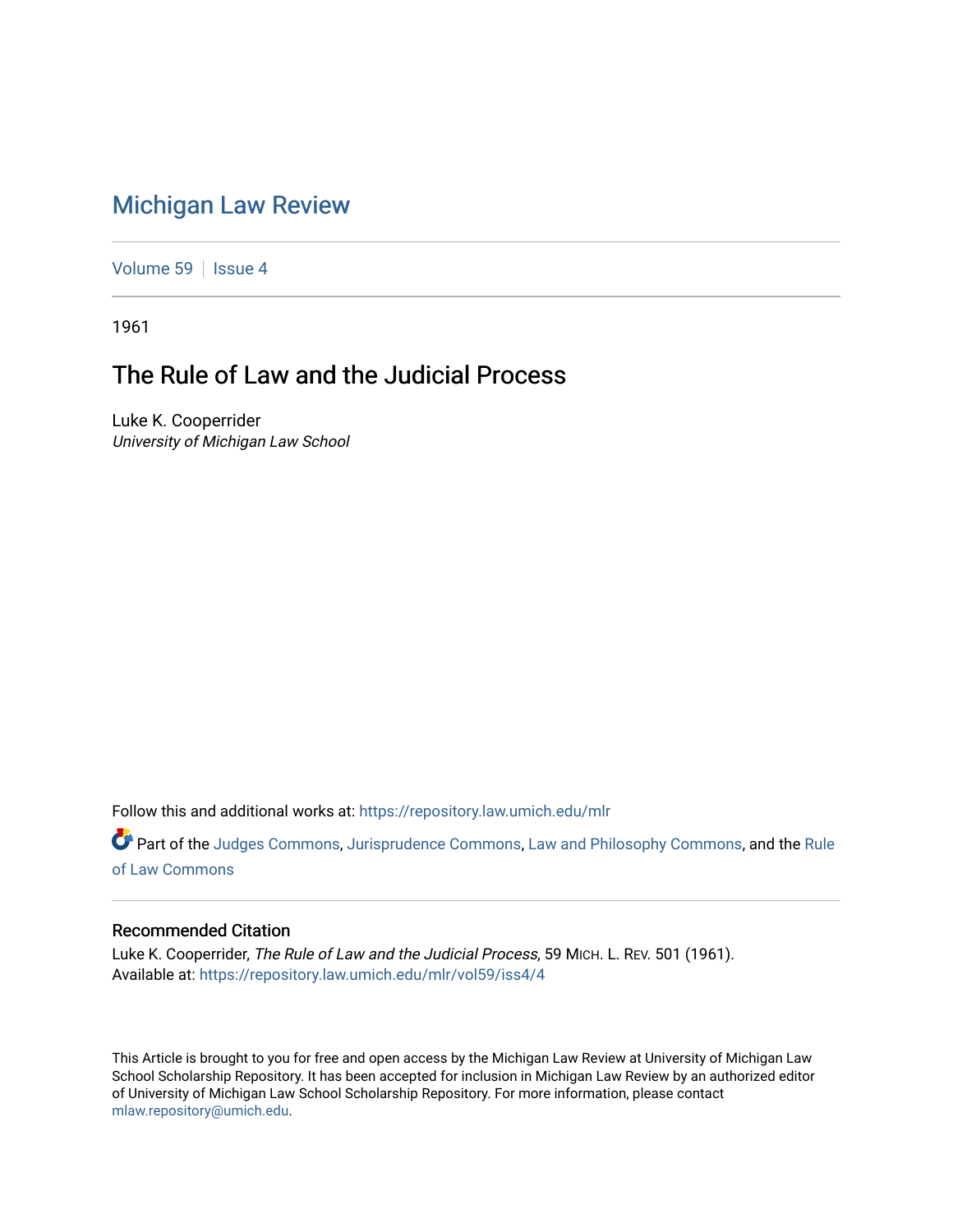#### THE RULE OF LAW AND THE JUDICIAL PROCESS\*

### *Luke K. Cooperriderf*

AN anecdote which I believe I recall from one of Professor Brogan's writings concerns a conversation between the archbishop and the chief justice about the relative importance of their respective powers. After the conversation had continued for some time the archbishop sought to administer the *coup de grace.* "I have the advantage of you, your lordship, because you see, in the long run, the most you can say to a man is, 'You shall be hanged!' whereas it is within the functions of my office to say, 'You shall be damned!' " To this, after a moment of thought, the chief justice replied, "Yes, your worship, your point is persuasive. But you overlook one matter. In the long run, if, I say 'You shall be hanged,' — you *will* be hanged."

The point which this anecdote rather remotely suggests, and which I wish to pursue today, is that the judge, too, is a center of power. He too is capable of action which may bear very heavily upon the individual. It is therefore appropriate to inquire into his exercise of this power, and the limits which the Rule of Law concept may or may not erect about him. I hasten to add that in so doing I am directing your attention to a small fraction of the whole meaning which has been found in the expression which is the subject for our series of lectures. Professor Harvey dealt with the concept broadly, and in historical depth yesterday, suggesting many of the problems of definition which are involved, and particularly calling to your attention the need for external standards of criticism for the law itself. Knowing that this was his assignment, and that four other lecturers would follow after me to consider other special applications of the idea, I have felt secure in going today to what we might call the internal operation of the Rule of Law in the context of the judicial process.

After examining a fraction of the literature on the subject, one would have to conclude that the meaning of the expression is elusive. Some writers have defined it rather carefully  $-$  but in somewhat inconsistent terms. For others it seems to have a meaning roughly equivalent to "good government." It would be my guess that judges and laivyers have always been its most enthusiastic

<sup>•</sup> Lecture delivered on June 22, 1960, as part of a series of lectures on the general topic, "Post-War Thinking About the Rule of Law," given in connection with the Special Summer School for Lawyers held at The University of Michigan Law School, Ann Arbor, June 20-July 1, 1960.-Ed.

t Professor of Law, University of Michigan.-Ed.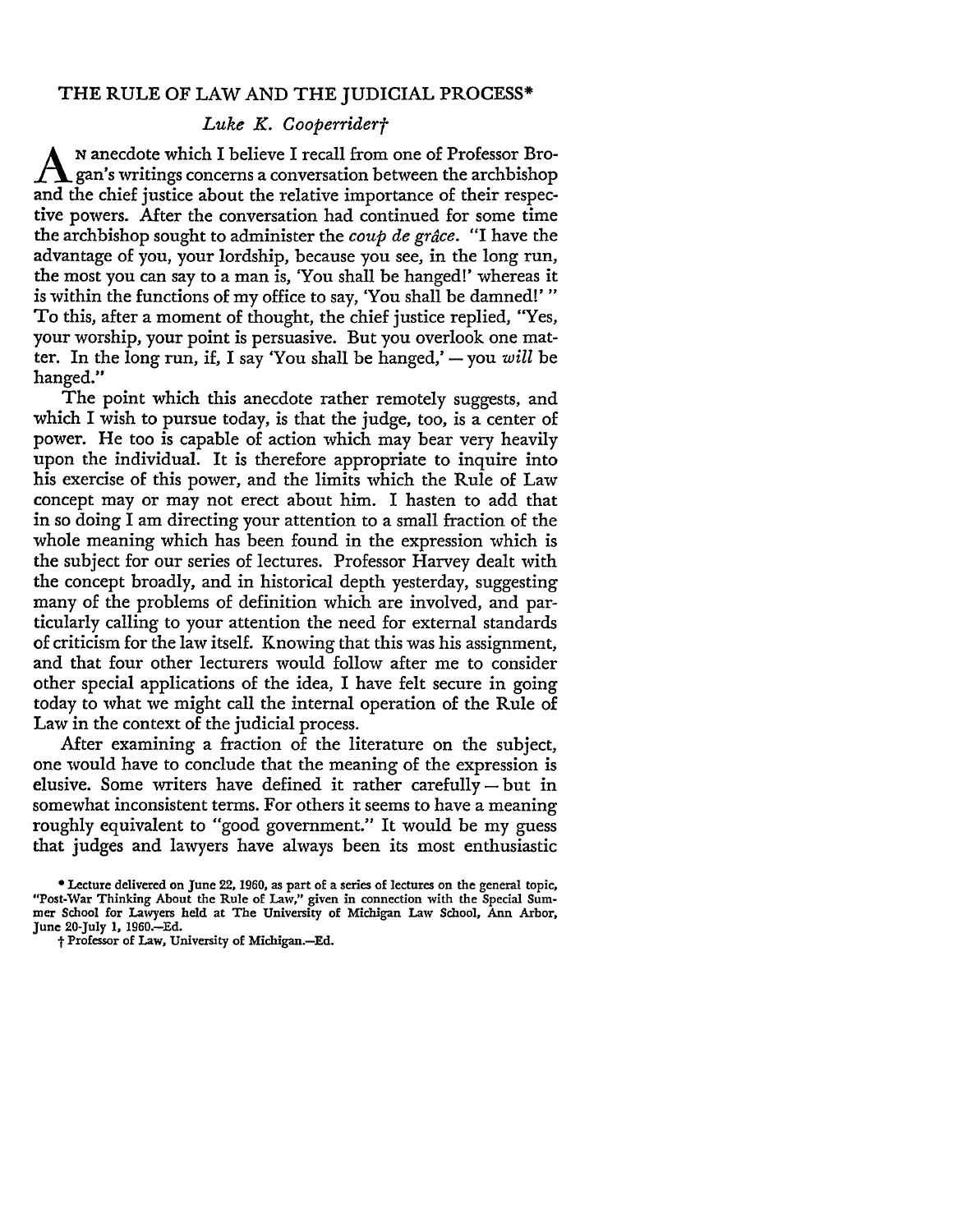votaries, for it seems to creep into the balance on the side of the judges in any contest in which they may be involved, and emerges primarily as a limitation upon the executive and legislative branches of government. A recent example of this interpretation of its role is to be found in the Declaration of Delhi, promulgated in 1959 by an international congress of jurists consisting of 185 judges, practicing lawyers and teachers of law from 53 countries, which states the conclusions of that august assemblage on the Rule of Law and the administration of justice throughout the world. The Declaration contains a praiseworthy list of prescriptions for the legislature, which must not discriminate in its laws on the basis of race, religion or sex, must not interfere with freedom of religious belief and observance, must not deny to the members of society the right to elected, responsible government, must not place restrictions on freedom of speech, assembly and association, must abstain from retroactive legislation, must not impair the exercise of fundamental rights and freedoms of the individual, and must provide procedural machinery and safeguards whereby the above-mentioned freedoms are given effect and protected. There is concern also for the executive, that any delegation to it of legislative power should be narrowly limited, carefully defined, and subject to judicial review, that its acts generally which directly affect personal rights should be subject to review, that any person injured by an illegal executive act should have his remedy against the state or against the wrongdoing official, that hearing procedures should be established antecedent to executive action, and there is most particular concern with criminal procedures. When the congress turns its attention to the judicial branch, however, the atmosphere suddenly clears; the aura of suspicion is dispersed. Permit me to quote from the Declaration itself:

"An independent Judiciary is an indispensable requisite of a free society under the Rule of Law. Such independence implies freedom from interference by the Executive or Legislative with the exercise of the judicial function, but does not mean that the judge is entitled to act in an arbitrary manner. His duty is to interpret the law and the fundamental principles and assumptions that underlie it. It is implicit in the concept of independence set out in the present paragraph that provision should be made for the adequate remuneration of the judiciary ... "

and the Declaration then continues, to concern itself only with methods of appointment and removal of judges, their tenure and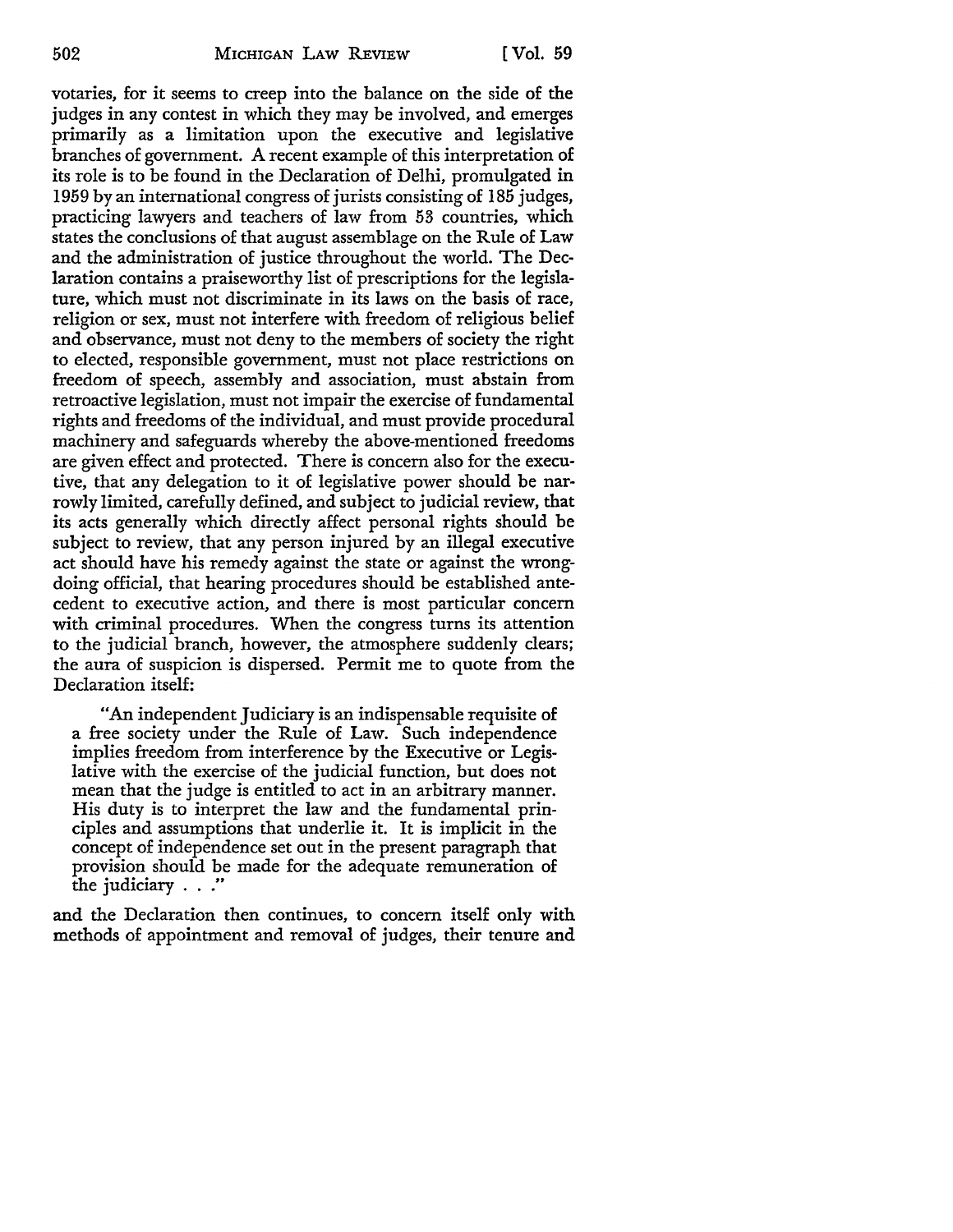security of office, and with the necessity to the maintenance of the Rule of Law that there be an organized and independent legal profession. The concern, in other words, is not to impose limitations, but rather to *protect* the judiciary against incursion and coercion from the other branches.

One might gain the impression from this and similar statements that the Rule of Law had been defined primarily in terms of ultimate rule by lawyers and judges; that an independent judiciary with the final say in disputes between individuals, and between individuals and government, is itself the objective which we seek to achieve and maintain; that the phrase "Rule of Law," in other words, refers to an arrangement whereby independent judges hold the check-reins on government, rather than to the extent to which law, as any kind of a system of prescriptions concerning human conduct, enters into and influences the conduct of officials. There is a curious variance between the content of the idea, so elaborated, and the literal meaning of the words chosen for its expression. That variance suggests inquiry.

The words, in their literal meaning, suggest not the judges but the law as the ultimate reference. At one time that conception would have been thought quite natural. It is epitomized, perhaps in an extreme form, by Marshall's statement, "Judicial power, as contradistinguished from the power of laws, has no existence. Courts are the mere instruments of the law, and can will nothing."1 The statement sounds quaint to modem ears, but I wonder whether we can dispense completely with the judicial mores which it suggests, metaphorically to be sure.

What is this peculiar virtue of the judicial method which sets the judiciary apart to be specially protected and left to act without inhibition from other officials? Judicial procedures of course may be praised for their own virtues. They aim to achieve that quality of fairness between the parties which is represented by the idea of entitlement to a day in court and to an independent and impartial tribunal. Over and above this principle of fair treatment, however, contemporary commentators seem to hesitate to find any stronger implications in the Rule of Law idea than that a judicial decision should be "reasoned, rationally justified, in terms that take due account both of the demands of general principle and the demands of the particular situation."2 I find myself unable to believe that these aspects of judicial procedure are the basic reasons why we

2 Jones, *The Rule of Law and the Welfare State,* 58 CoLUM. L. REv. 143, 145 (1958).

<sup>1</sup> Osborn v. Bank of the United States, 22 U.S. 738, 866 (1824).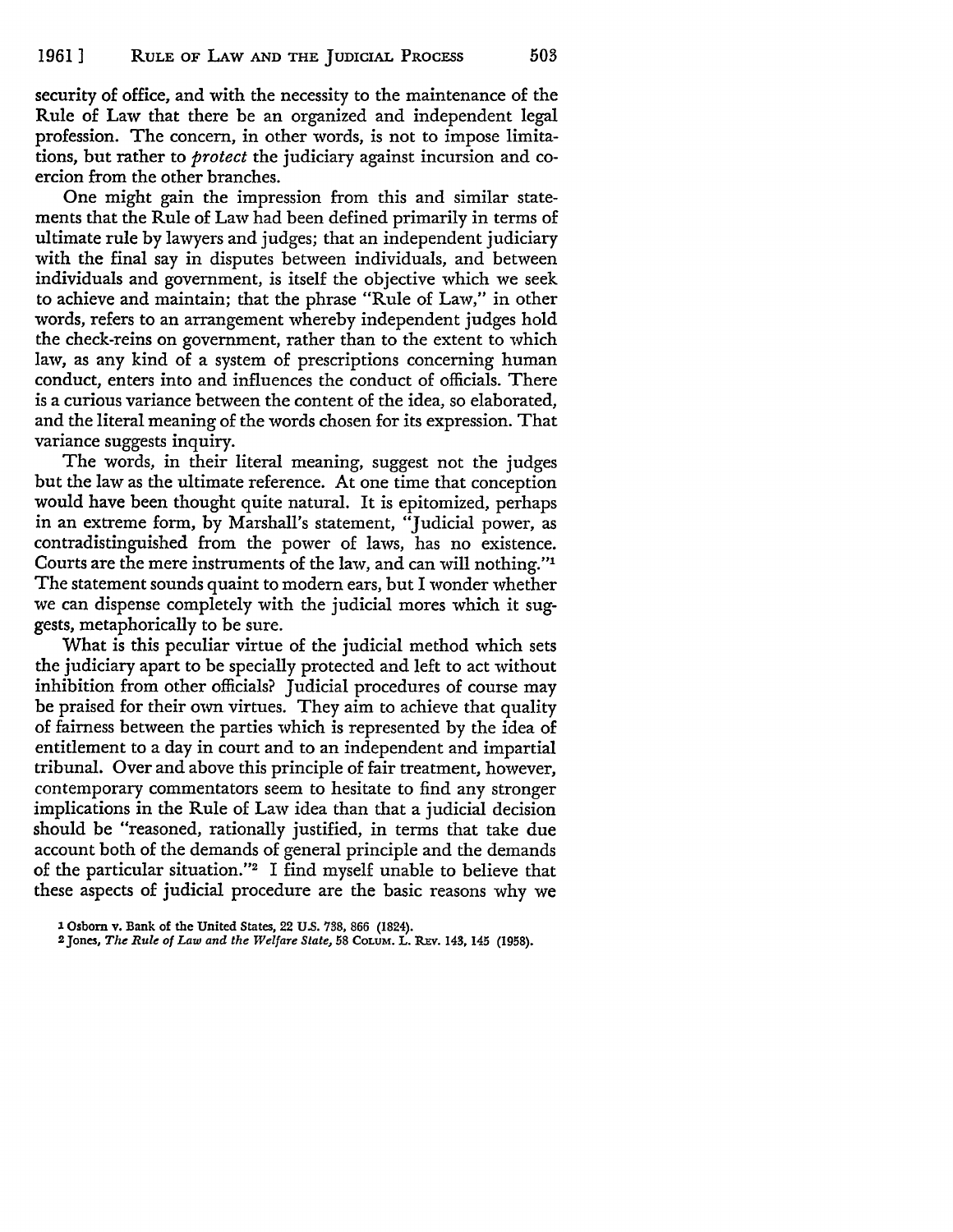instinctively call for the judge when individual claims and interests are at stake; why we are adamant that he should be left entirely alone; why we expect him to come fonvard as the final arbiter in any dispute between citizen and officialdom. The judiciary has no copyright upon its procedures, which could easily be utilized by other branches on appropriate occasions. Is it not, rather, that the procedures are subservient to the end which is sought, the resolution of the claim in accordance with pre-established criteria? If so, the true reason why judicial proceedings are held in such high regard is found in that brief, almost parenthetical reference in the Declaration of Delhi, which I have already quoted, namely that with all his independence "the judge is not entitled to act in an arbitrary manner. His duty is to interpret the *law* and the fundamental principles and assumptions that underlie  $it'' - a$  proposition which is not really so far from Marshall's after all. The judge is made independent of the pressures of the moment so that he *can* apply the law.

The individual members of a society of any size must necessarily yield to an individual or a small group the function of establishing the framework of the society, and of laying down general rules to direct the future action of persons within the society so that that framework can be maintained. It is apparent in a democratically controlled society that this procedure must be based on give and take, compromise, and an adjustment of the desires of many persons and classes of persons, but that decisions must ultimately be taken by the empowered group. The legitimacy of the decisions rests upon the authority of the group making the selection, and can rest on nothing else.

When policy has been in existence, however, a feeling arises that the individual has a *right* to the *correct* application of that policy to his particular situation. When one person's desires run counter to those of another in a context in which it can be argued that certain established policies are relevant, then in the eyes of the persons affected the legitimacy of the decision which prefers the one over the other no longer rests upon the authority of the decider. They will be less interested in the wisdom of the decision than in its correctness. Which is only to say that men believe in the depths of their beings that they have *rights,* that those rights are described by law, and that although their rights must from time to time be *determined,* they should not in the process be *affected* by the fiat of any person. Sir John Salmond put his finger on this point in the following comment: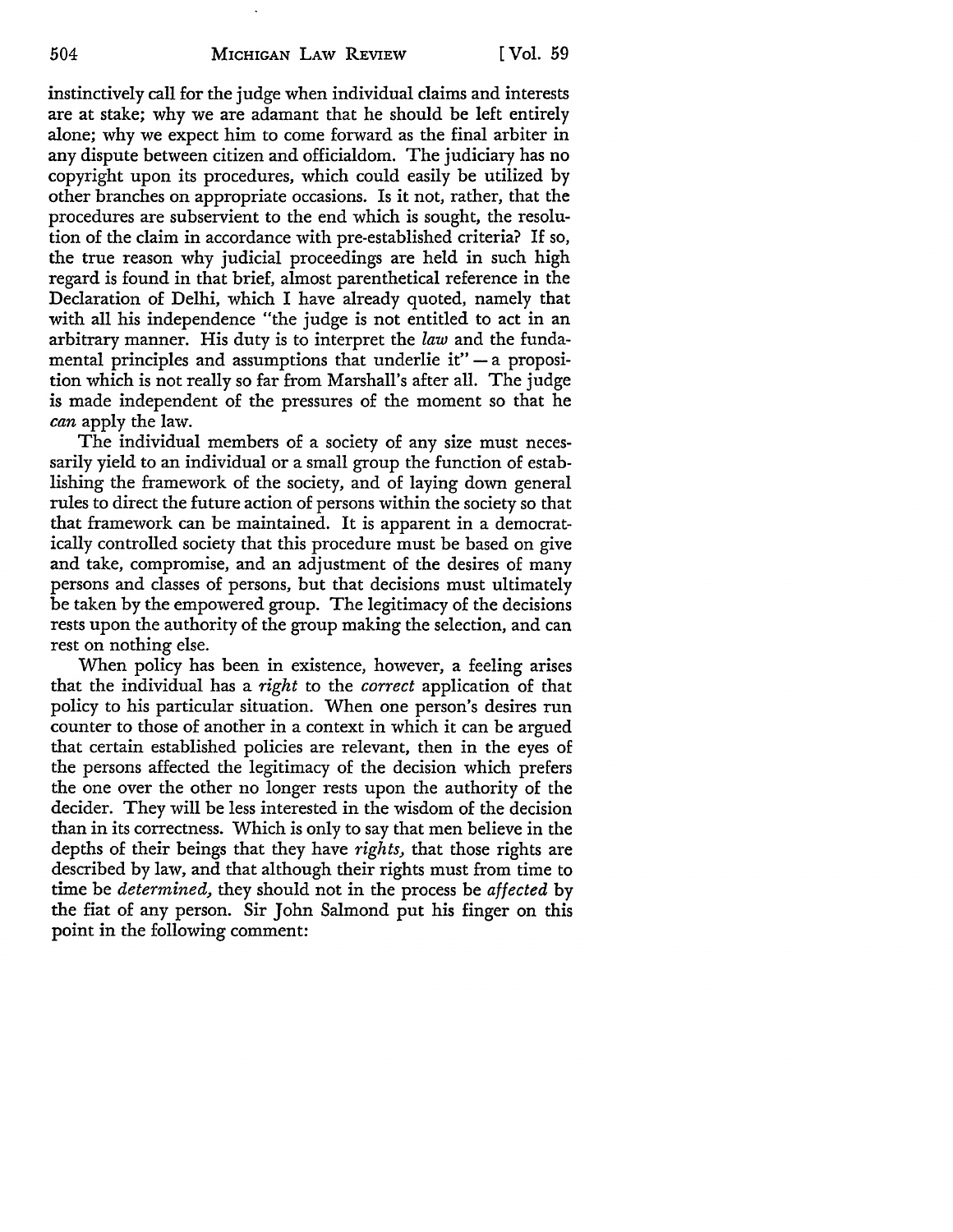"One of the chief advantages derived from the maintenance of a body of fixed legal rules which are not subject to the 'arbitrium' of its administration is that on this basis rests the prestige and power of the administration of justice. The law is impartial. It has no respect of persons. Just or unjust, wise or foolish, it is the same for all, and for this reason men readily submit to its arbitrament. In the application and enforcement of a fixed and predetermined rule, alike for all and not made for or regarding his own case alone, a man will willingly acquiesce. But to the 'ipse dixit' of a court, however just or impartial, men are not so constituted as to afford the same ready obedience and respect."<sup>3</sup>

The subject which I want to investigate today, then, is the connection between the literal meaning of the words "Rule of Law" and the behavior of judges; law as an external control over judicial decision; the rule of law from the standpoint of the substantive law, so to speak. Until recent years there was a traditional explanation of this connection which was accepted with little question by the great majority of American lawyers. It would have been consistent with Marshall's statement quoted above, that is, it would have pictured *law* as the governor and the judge as mere agent. Such a view, which seeks to eliminate judicial will from the picture entirely, seems to require a conception of law as being at any time a complete and existing system. It has not all been expressed in words, but it is all there, nevertheless, and the judge has but one function, which is to *find* the law and *apply* it to the facts. It is the law which governs us therefore, rather than the judge, who serves only as a selector mechanism to determine which is the correct rule for the disposition of the case.

Any thoughtful person will detect in this conception a large element of fiction. It is enough to suggest Gray's ironic comment, "What was the law in the time of Richard Coeur de Lion on the liability of a telegraph company to the persons to whom a message was sent?"<sup>4</sup> Since I do not believe that the lawyers who existed prior to the last two generations were by any means so dull a lot as a contrary conclusion would indicate, I am also inclined to doubt that it is sound to think of it as a conscious attempt at scientific description. It did, however, represent a view which at one time was generally held as to the *attitude* which the judge should bring

<sup>8</sup> SCIENCE OF LEGAL METHOD, The Modem Legal Philosophy Series. Introduction by John W. Salmond, p. 1xxxi (1921).

<sup>4</sup> GRAY, THE NATURE AND SOURCES OF TilE LAW 96 (1909).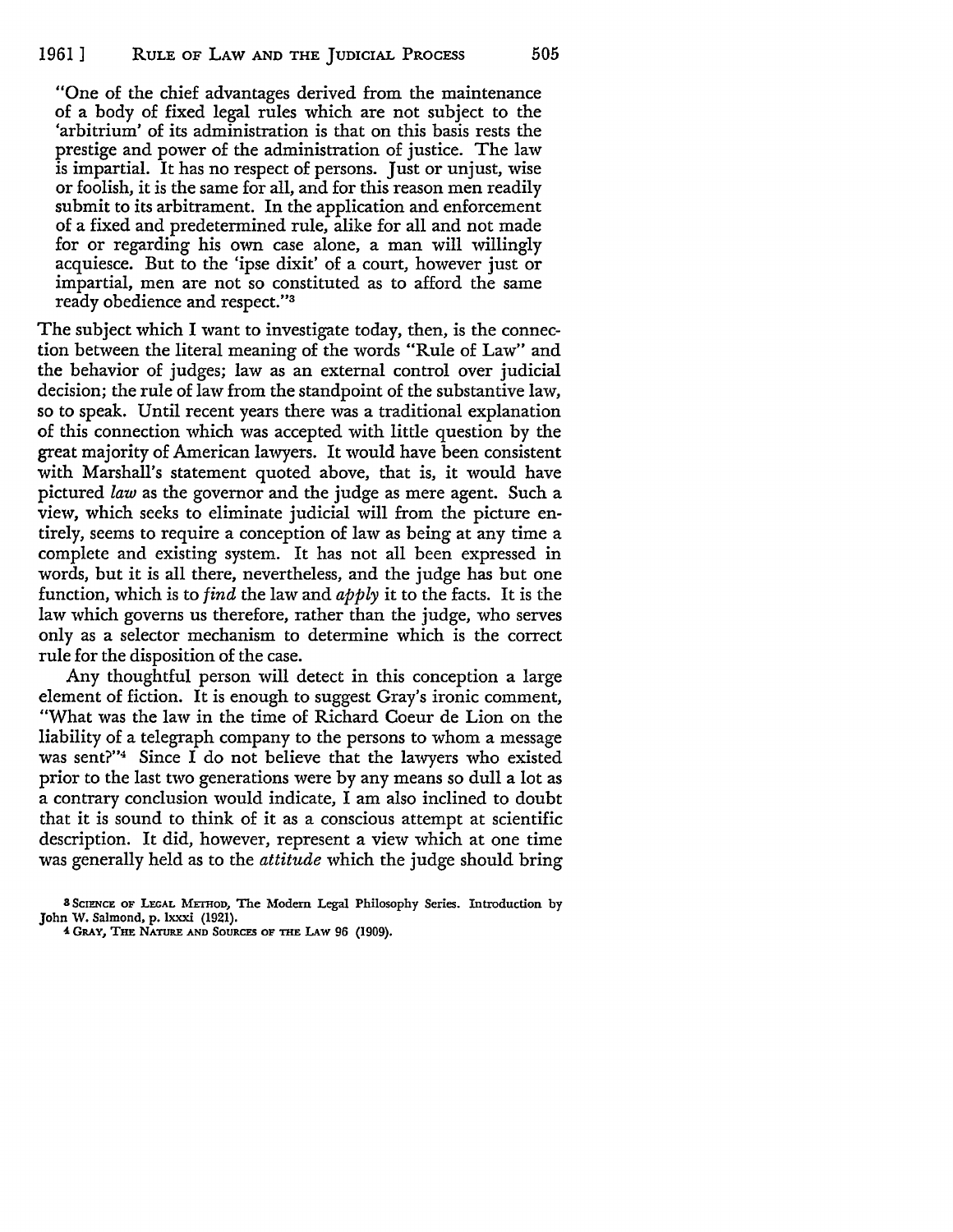to his task; that it should be his *objective* to deal with the case before him in that way which was indicated by an interpretation of existing authorities, rather than in that way which seemed to him on the facts to be the fairest or most desirable from a social point of view. It called for the subordination of his judgment to that of the collectivity of his predecessors, for a primary reliance on a reasoned extrapolation of accumulated experience.

This view of matters, as you well know, has undergone extensive criticism in recent decades. The criticism has pertained to the conception or definition of law, to the description of judicial activity, and to the concept of judicial obligation which are implicit in it. Viewed in perspective, the criticism was a continuation of an earlier debate, and accounted for the final phase in the Descent of the Law, which had once been viewed as a system of precepts having, according to one's bent, either a supernatural or a natural authority, but is now conceived by some to exist *only*  in case-by-case incarnations.

The observations of the pragmatic critics have greatly increased understanding of the judicial process. They have been absorbed into contemporary legal thought, and it is not likely that they will soon be dislodged. In the end, however, they do not seem to have accounted satisfactorily for the influence which *law* exerts on the decision of a case. Part of the difficulty, I believe, was that the · debate became preoccupied with the relationship between *rules*  and law and *rules* and decisions. It was proved many times that as Holmes so gruffly put it, "General propositions do not decide concrete cases."5 This comment loses some of its sting when one considers that for the common-law lawyer at least, the law does not consist of a set of general propositions. General propositions, those which could sensibly be described as "rules," make up only the crudest framework of the law, and are likely to be only shorthand labels for results. The general language is only the starting point for analysis, for the fact situation which is the case is always much more complex than the rule. The content of any rule is known in detail only after all cases in which it has been accepted or rejected as a statement of the result are known and compared with the case at hand. The mere fact that the "rule" does not give the answer, therefore, does not mean that the decision has not been controlled by law, for the case is decided according to law so long as it is decided consistently with past instances.

<sup>5</sup> Lochner v. New York, 198 U.S. 45, 76 (1905).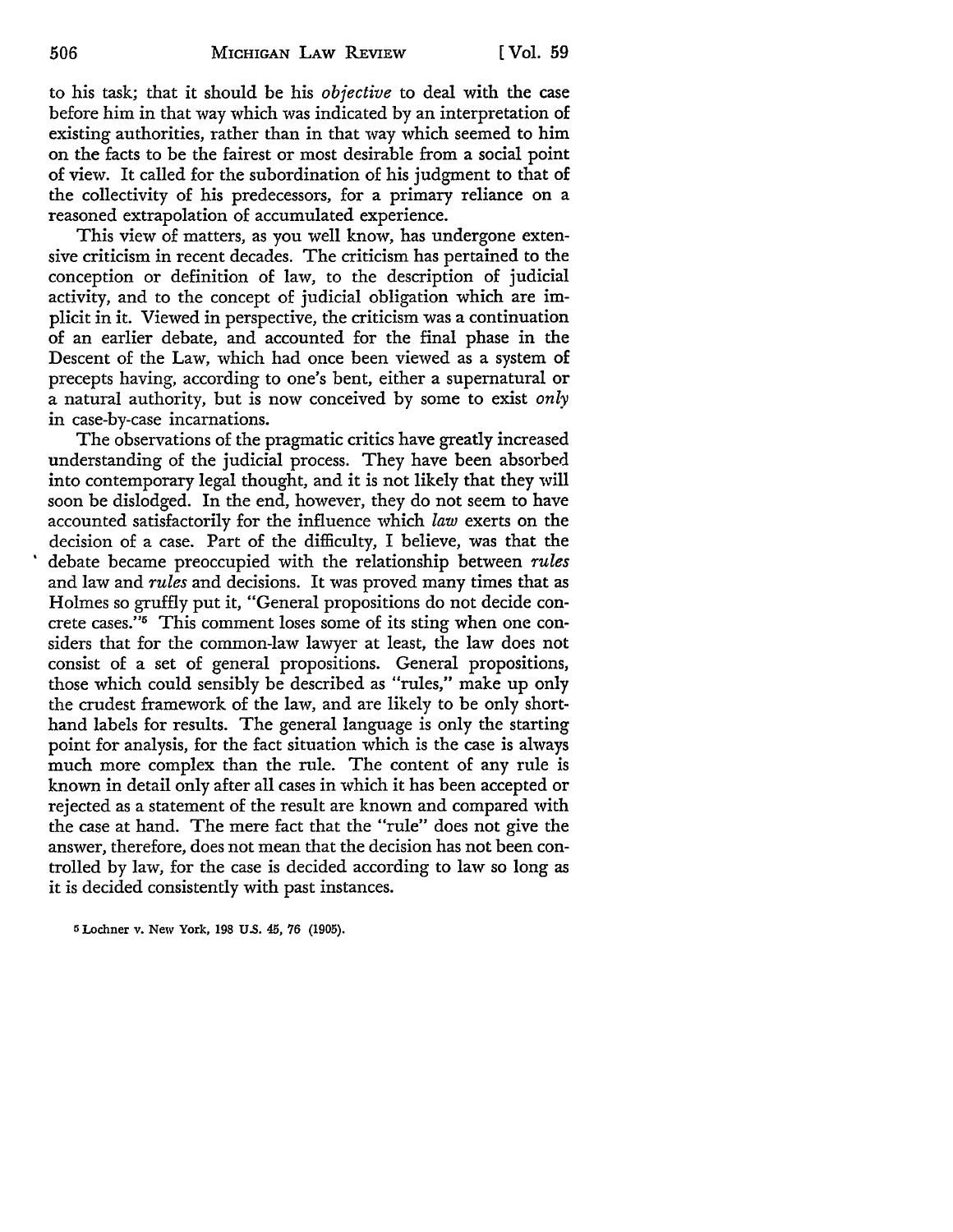But there is a more fundamental difficulty. It appears in our habits of speech, and for that reason is most difficult to exorcise. It is apparent in the phrase which has been made the theme for this series of lectures, for the expression "Rule of Law" is most outrageously elliptical, if it is anything more than metaphor. Law in itself cannot rule or control anything or anybody. Whatever it is, it is a causal factor in any event only because men refer to it and use it as a guide to their conduct. It consists *only* of ideas, some of which are written down, others of which are not to be found any place in writing, but occur to the trained lawyer or the judge when he studies those which have been written down. Despite all this, we habitually speak of the law doing this and the law doing that, as if it were a person or an active force. We speak of rules of law, legal rights and legal duties as if they were observable facts, as if they had an existence outside the minds of men. This thought pattern, which attempts to make a thing or a person out of a mere thought, easily leads to disillusion, for it is quickly recognized that every event which is habitually ascribed to the law is actually the product of the mind, the will and the act of some identifiable human being. It may then be concluded that the importance of the law has been overemphasized, that its influence is largely fictitious, that it should not be permitted to stand in the way of a solution which, to the mind of the judge, would be superior from the point of view of practical considerations, and that a more rewarding subject for study may be the chemistry of the human beings who have the power to make decisions which affect the interests of other human beings: in other words, that the basic problem of the law is a *personnel* problem.

Although the law consists solely of ideas, the great bulk of those ideas are already given when the particular judge or lawyer comes upon the scene. They are found in an extensive literature with which he has learned to work, and are ideas concerning action under various circumstances which, *because* they are derived from that literature, members of the community, including the judges, consider to be binding upon themselves and upon others. Though they are commonly called "rules" they are far more complex than that name would suggest. The feeling of obligation, rather than the verbal form in which they appear, is their most important characteristic. Without it they would be totally ineffective. Your legal "rights," including those which are regarded most basic, are nothing more than complexes of these ideas, and are therefore *entirely*  dependent upon this feeling of obligation, operating upon your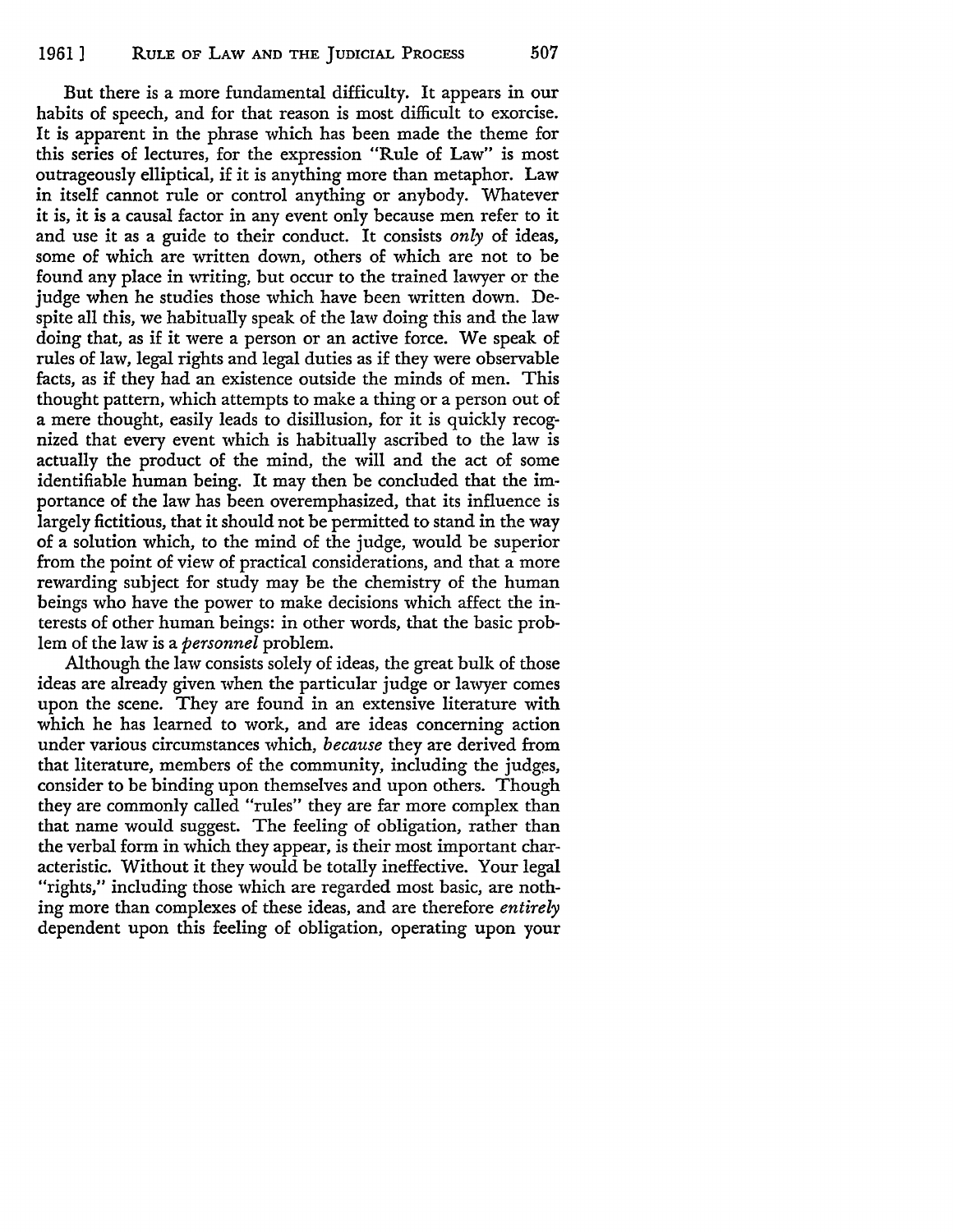neighbor to induce him not to "invade your rights," and upon officials and judges to induce them to exert the coercive power which they have at their disposal if he does. The feeling of obligation does its most significant work by minimizing the necessity for that coercive power to be used. It is also this feeling of obligation which controls the actions of officials so that they do not become oppressors.

The literal content of the phrase "Rule of Law," then, has probably been misleading, for it misplaces the responsibility. It suggests that the law is the active factor, and the judge merely passive instrument, which is transparently not the case. The judge is obviously the actor; he is not controlled in any physical sense; at most he responds to a feeling of obligation to decide the case in such a way that the decision will be consistent with the ideas which he finds in the existing authoritative literature, which is precisely the same motivating factor as that which activates any layman presented with a choice between two courses of conduct, one of which he deems to be illegal. On the other hand, if the system is to work at all that feeling of obligation must be preserved. There must be a theory at least that by a proper examination of the materials one can find an imperative solution. It must be assumed that the materials establish a pattern of conduct to which the individual, be he citizen or official, is "bound" to adhere. If it is not, then the result seems inescapable that  $- not$  the judges  $- but$ the *individual judge* becomes the measure of all things, for judges as a group have no way of reaching consensus, and if they did, their contemporary consensus could be no more binding upon individual judges than that which exists by virtue of past decisions.

The point which a realistic examination of the facts makes clear, then, is not that there can be no "Rule of Law," in the sense in which I have been using the term, so far as the judicial process is concerned, but is rather the extent to which the realization of this ideal depends upon judicial discipline, upon a *desire* by judges and other officials, a feeling on their part of compulsion or obligation. Without that feeling there would in fact be no external control over the judge's decision, and our judicial government would harbor within itself the same faults which the judges have so long sought to guard against in the other branches.

This discipline has proved in the past to be a rugged growth, but it can be destroyed. Judge Hutcheson saw this twenty years ago when he said: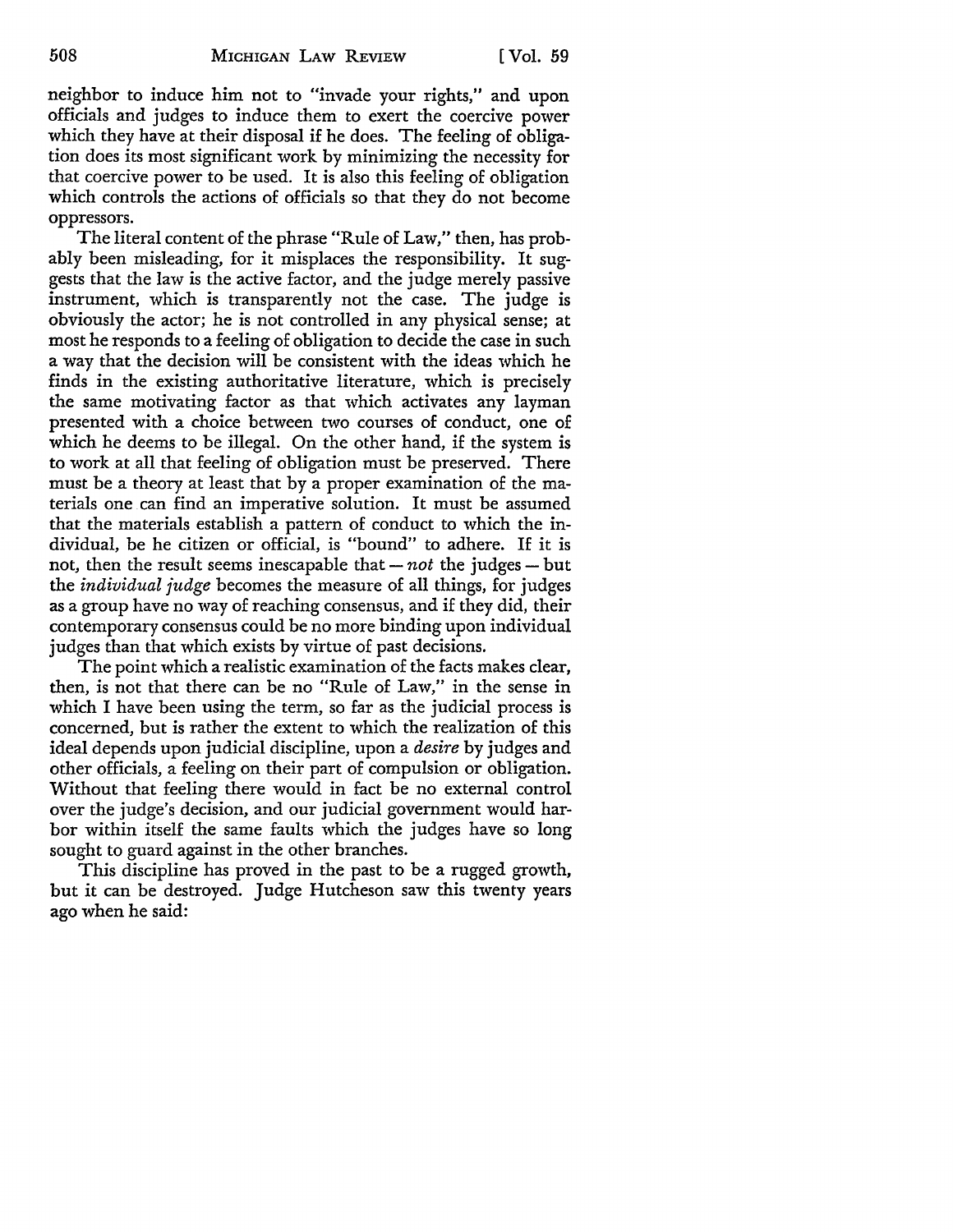"I think the probable source of the only danger we have to fear from the court today is the . . . too complete acceptance of Gray's notion that judges don't find the law like they do the eggs on Easter Day, that they make it like the legislatures do, against Blackstone's and Carter's, that they find it. When you have that notion in mind very strongly and everybody lets you talk out in meeting and say, decisions are in reality legislation, a great many judges want to be legislating and not just judging. . . . [I]f this idea is run into the ground and you get to a place where you have the power to legislate, administer and adjudicate at the same time, and all from the same bench, like Brer' Fox said to Brer' Rabbit, 'You is getting to be a mighty big man  $-$  too big.' " $\degree$ 

The process by which the ideas of which the law consists are originated and given their imperative nature has generally been called "legislation." The term includes at one extreme the establishment of policy in the broadest terms, the writing of the master plan for the society, and at the other the promulgation of regulations in the picayune detail of the building codes. The difference in function at these two extremes is so great that one might have expected a difference in nomenclature to have developed. It has, of course, been recognized in connection with the division of labor between legislative and administrative bodies. It appears, however, to be growing ever more vague along the frontier between *courts*  and legislatures. It is characteristic of our system that the great bulk of the law relating to private rights and duties was left to the origination of judges. They started with crude ideas which they redefined and elaborated over many generations to produce the body of doctrine with which the Anglo-American lawyer now works. The process continues, and it is inevitable that it should. Each case that is brought to court and decided adds a new detail to the legal idea which the court uses for its disposition  $-a$  detail which was not there before. Recent generations of legal scholars have scorned the assumption of their predecessors that the process involves merely an uncovering of pre-existing principles, and have made much of the point that it is legislative in character. Few today would dispute that characterization, taking into account its generality, which is so gross, however, that the characterization is remarkably unenlightening. If it refers only to the fact that a large

<sup>6</sup> Comments at the Cincinnati Conference on Status of the Rule of Judicial Precedent, 14 u. CrNC. L. REv. 203,248 (1940).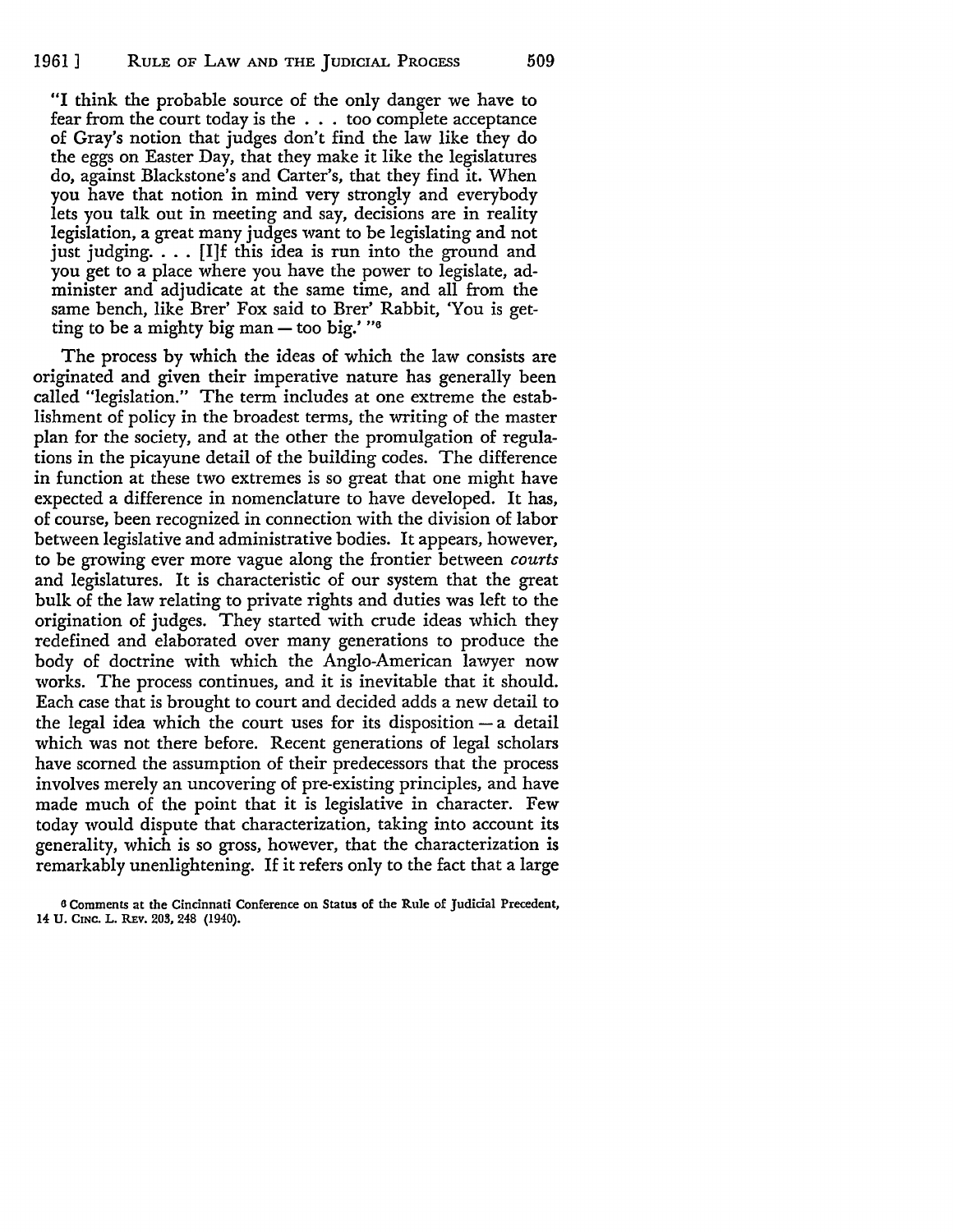body of doctrine exists today which had no existence a thousand years ago, and that the bulk of it is attributable to the innovation of judges, it merely states the obvious. Aside from this, however, it is possible from our vantage point in time to look back over the centuries and pick out numerous instances of judicial decisions which were by no means required by existing authority and which became entirely new stocks of descent, so that it can be argued that they changed the shape of the law in major respects. I would venture the guess that in very few of those instances could the deciding court foresee the implications which would ultimately be found in his decision; in very few instances, therefore, was it felt that the decision was a major departure, and that the court was assuming responsibility for societal planning in any substantial respect.

Such notions, once they have gained wide acceptance, are likely to be taken seriously, however. This one, derived from a history of casual common law growth, has served to encourage arguments favoring changes in the law addressed to lawyers and judges rather than to legislators in the interest of broad programs of law reform, and as an entering wedge for the acceptance of these arguments by the judges. Without regard to the merits of these programs, if they are accepted by judges as guides for decision, then in my opinion there will have been a significant change in the mechanics of government. The change is subtle; it has occurred or is occurring gradually, and would be difficult to identify, for it is in large part only a change in attitude, in the *degree* of judicial commitment to the idea that pre-existing law should govern decisions. Practical consequences will be clear only after a period of years has expired. I shall therefore leave it to you from your own consciousness of judicial attitudes to say whether that change *is* taking place. If it is, when it is coupled with our codeless tradition, the result may be the assumption by judges of a major segment of the planning function in our society. This is a point which I believe non-lawyer students of politics do not fully appreciate. They have come perforce to recognize the extent to which a court can remould a constitution or a statute in its own image. How many non-lawyers, however, comprehend the vastness of the reaches of the common law, the extent to which the daily workings of the social machine are regulated by the deposit of past judicial decisions rather than by enacted law, and the potential importance, therefore, of a general judicial attitude that that which judges have done may also by judges be undone?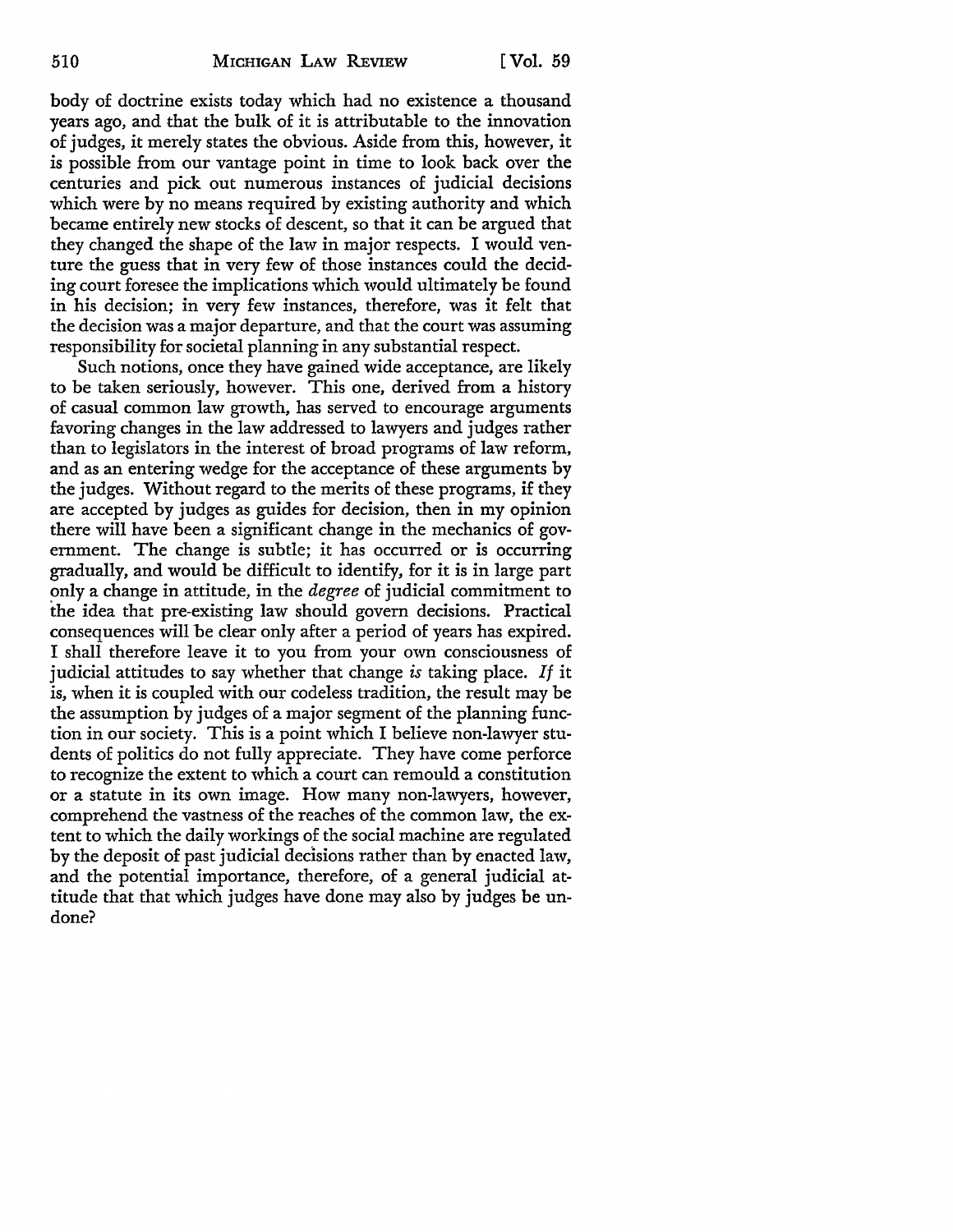The most obvious comment upon such a development is that it works a basic alteration in the relationship between people and government by the will of the officials concerned, with no review by any other body, no reference to the people, and probably, because of the esoteric nature of the change, without widespread knowledge that it has occurred. Conflicts between court and legislature or court and executive make the headlines, and are subjected to exhaustive criticism. There is little drama, however, and less publicity, when the court changes a traditional rule of the common law. Any debate which may take place rarely extends beyond the ranks of the profession. But aside from this point, which relates to the assumption of significant powers by a governing group without authorization by the governed, what can be said about the merits of a system in which the judges are given the major responsibility for law reform, at least in fields not expressly pre-empted by the legislature?

Such an arrangement has been praised for the reason that it is said to bring to bear upon the problems of private law the special governing expertise of the judiciary. The judge, it is suggested, is in a peculiarly strategic position to recognize developing needs and keep the law responsive to them. This is a point at which I must confess bafflement. It seems to be assumed by this argument, much as it was once assumed about the law, that "social needs" are objectively determinable, that they can be observed and known, that the judge's function, therefore, is to *uncover* them and use them as guides for decision. If this assumption were sound, it would still seem that the needs which ought to be served arise out of developments in a world to which the judge is an outsider, a mere onlooker. He has no special source of worldly knowledge, and no apparatus for gathering the factual information essential to the formation of intelligent decisions of a forward-looking, policymaking, society-shaping variety. If he were to take the time to make his own investigation, it could only be at the expense of the pressing needs of the litigants on his already crowded docket. Without independent investigation he must act on the basis of arguments presented by counsel for the parties who happen to be engaged in litigation before him. The ultimate social implications of those arguments can scarcely be the responsibility of the advocates if the purposes of the adversary method are to be maintained. Consequently the judge's basis for action, typically, is not an objective view of the situation in its social context, but rather, two opposite,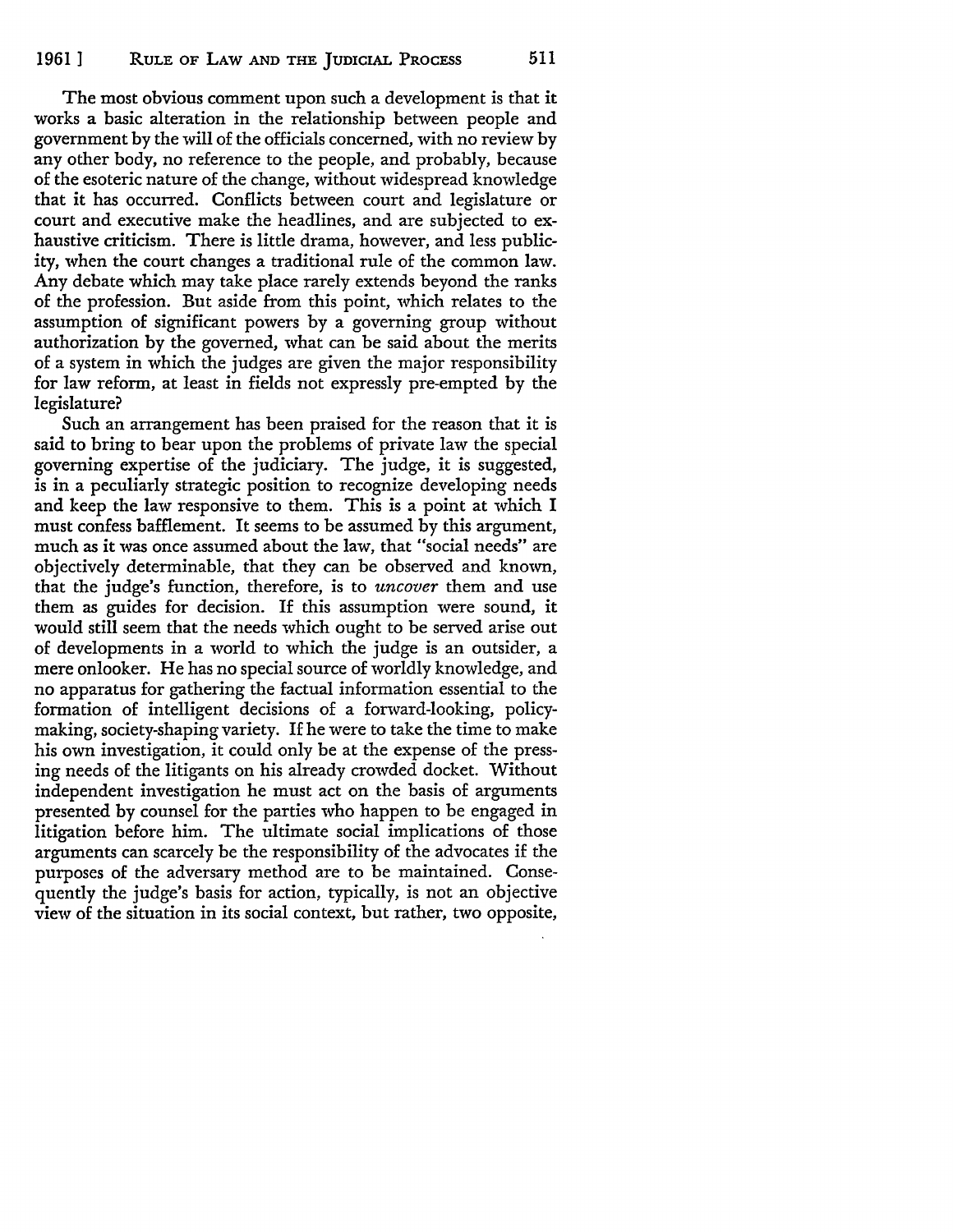extreme, and slanted views. This may be an adequate basis for the decision of disputes between individual parties each of whom has had a fair chance under controlled conditions to present the best reasons why he should prevail. It can hardly be advanced as an ideal milieu for policy making.

More basic than this objection, however, is the fact that social needs are no more real, discoverable objects than is the law. An investigation will not identify them because they do not exist. It is grossly misleading to conceive of the judge as a sculptor who sits at his bench to mould the law so that its lines are congruent with an *object* before him, called "social needs." The minds of individual human beings harbor many desires. In the nature of things not all of them can be satisfied. So that some can be, others must be frustrated. What we are discussing is simply this  $-$  whether those persons who are from time to time placed in judicial office shall have the power to make the master choices between those desires which may be satisfied and those which must be frustrated. If the conception is maintained that the important choices, those which affect whole classes of persons, should be made in legislative halls, they will be worked out by a bargaining process. The persons who have the desires, or advocates for their positions, will be heard. Their arguments may very probably be selfishly motivated, and will no doubt be valued quite frankly in political terms. Deals will be struck, adjustments made, and in the end there will be a compromise solution which can secure the consent of a majority of the legislative representatives selected by those who will be subject to it. The result may be esthetically or even morally offensive, and extremely frustrating to selfless reformers who have been able to construct for themselves an ideal master plan for society. I have the impression, however, that these are the implications of popularly elected, representative government.

To me, then, the phrase "Rule of Law" as applied to the judicial process stands for more than a guarantee of fair play, more than a hands-off attitude toward certain of the more highly intellectualized desires of men, more than a stipulation that private disputes shall be disposed of on a reasoned basis. In addition to these tremendously important values, it suggests a whole complex of ideas concerning the function of the judge, his attitude toward the law, and the relationship between law and decision. I have no illusions that the law can furnish a mechanical control over the behavior of the judge, however enthusiastic he may be for the idea that he should be or is so controlled. I am fully aware of the fact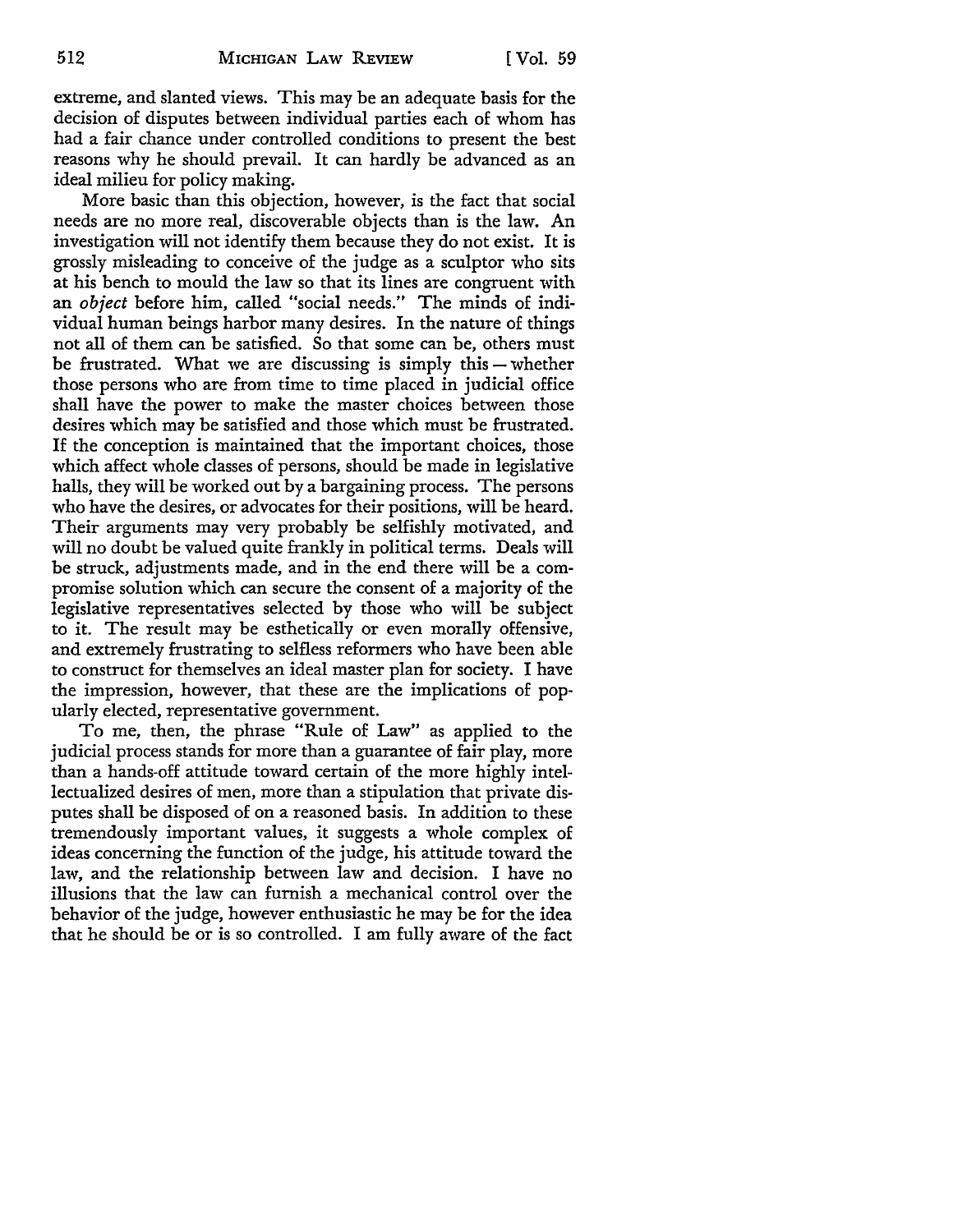that a respectable legal argument can be made on both sides of almost any question sufficiently vexing to come before a judge at all, and that certainty in advance of decision can therefore never be achieved. I am content with the knowledge that law in the long run is only a branch or a special manifestation of morals, fitted out with some enforcement machinery which works only imperfectly at best, but which would break down completely in the absence of a desire to obey responded to by individuals. If this is the basis for its effectiveness so far as people generally are concerned, then there is no reason why judges should not be similarly affected, and the proposition which has been maintained that a "government of laws and not of men" is a fiction, impossible of attainment, results from a misinterpretation of the metaphor which that expression is.

The Rule of Law is at most an ideal. It can neither be demonstrated nor enforced, but only advocated. It can, however, be destroyed by too thoroughgoing and too widespread a skepticism. I do not mean, of course, that the better understanding of realities which exists because of the critical writing of the past fifty years can or should be suppressed. It would seem, however, that the judge who has discovered the freedom and the power which are his should be chastened rather than elated by the discovery. It is possible to harbor this knowledge without deriving from it the conclusion that the judge should convert himself into a ruler, a manipulator of those who have reposed in him a very special trust. Hayek has recently said, "If the ideal of the rule of law is a firm element of public opinion, legislation and jurisdiction will tend to approach it more and more closely. But if it is represented as an impracticable and even undesirable ideal and people cease to strive for its realization, it will rapidly disappear."<sup>7</sup>

I have one further comment before I subside. My argument has been that the judiciary is not equipped and has not by the people been authorized to undertake an advance planning function for the law, and through law for society. In the past it was perhaps not essential that such a function be undertaken by anybody. History moved slowly enough that the accretionary change and growth of the common law, supplemented in sensitive areas by enacted law, took care of newly-developing human desires satisfactorily enough. It may be that the pressures of galloping technological development

<sup>7</sup> HAYEK, THE CONSTITUTION OF LIBERTY 206 (1960). I should like also to acknowledge indebtedness to CAHILL, JUDICIAL LEGISLATION (1952), LUNDSTEDT, LEGAL THINKING REVISED (1956), and OLIVECRONA, LAw AS FAcr (1939), all of which have been extremely helpful to me.